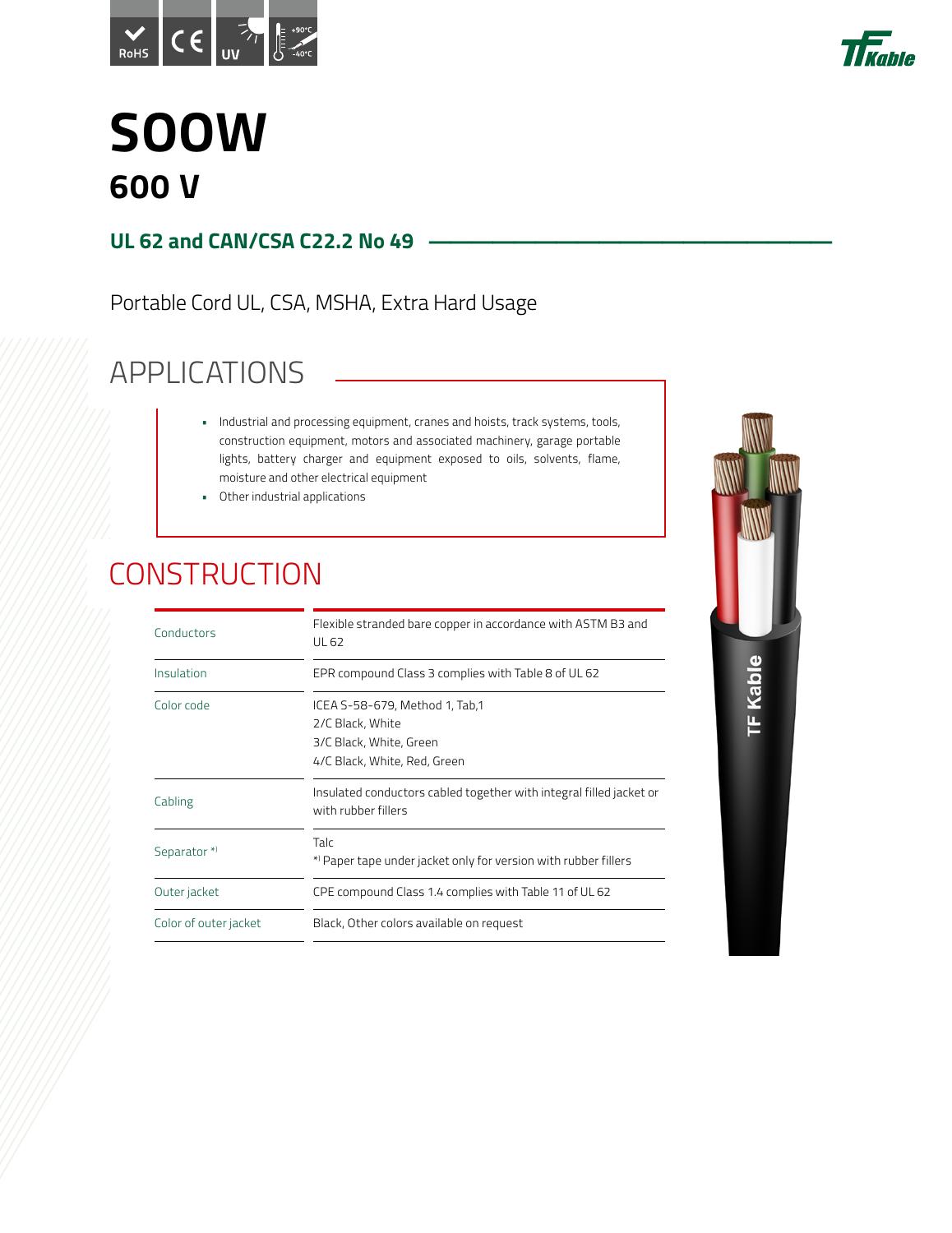

# **SOOW**

### Features

| Excellent flexibility, resistance to oil, solvents, ozone, weather,<br>sunlight and water, | NFPA 70 permitted use in Hazardous Locations Classes I, II, III,<br>Divisions 1 & 2 as outlined in Articles 501, 502, 503 section 140 |  |  |  |  |  |
|--------------------------------------------------------------------------------------------|---------------------------------------------------------------------------------------------------------------------------------------|--|--|--|--|--|
| Temperature range $-40^{\circ}$ C to $+90^{\circ}$ C                                       | Minimum bending radius: 6D                                                                                                            |  |  |  |  |  |
| Flame test meets FT2, MSHA                                                                 | $D$ – overall diameter of cable                                                                                                       |  |  |  |  |  |
| UV, sunlight, ozone, oil, resistant                                                        | Ink jet printed for easy identification                                                                                               |  |  |  |  |  |
| NEC article 700 permitted use for specific applications                                    |                                                                                                                                       |  |  |  |  |  |

### Approvals

| UL:                                    |             |                    | E123366 (CPE)                                                                                 |          |    |                                           |      |                                |               |                                |              |        |                                         |  |
|----------------------------------------|-------------|--------------------|-----------------------------------------------------------------------------------------------|----------|----|-------------------------------------------|------|--------------------------------|---------------|--------------------------------|--------------|--------|-----------------------------------------|--|
| CSA:                                   |             |                    | 1534535 (LL 103932) (CPE), FT2                                                                |          |    |                                           |      |                                |               |                                |              |        |                                         |  |
| MSHA:<br>Standard length cable packing |             |                    | P-7K-254013 (CPE)                                                                             |          |    |                                           |      |                                |               |                                |              |        |                                         |  |
|                                        |             |                    | 250, 500 or 1000 ft on drums, Other forms of packing and delivery are available on<br>request |          |    |                                           |      |                                |               |                                |              |        |                                         |  |
| <b>Part Number</b>                     | <b>Size</b> | No of<br>conductor | Conductor<br>strand                                                                           |          |    | <b>Nominal</b><br>insulation<br>thickness |      | Nominal<br>jacket<br>thickness |               | Nominal<br>overall<br>diameter |              | Weight | Ampacity<br>$at 30^{\circ}$ C<br>in air |  |
|                                        | <b>AWG</b>  | N                  | N/AWG                                                                                         |          |    | Inches<br><b>Inches</b><br>mm             |      | mm                             | <b>Inches</b> | mm                             | lbs/1000ft A |        |                                         |  |
| SOOW18-2 IF                            |             | $\overline{2}$     | 16                                                                                            | $\prime$ | 30 | 0.030                                     | 0.76 | 0.060                          | 1.52          | 0.34                           | 8.6          | 63     | 10                                      |  |
| SOOW18-3 IF                            | 18          | 3                  | 16                                                                                            | $\prime$ | 30 | 0.030                                     | 0.76 | 0.060                          | 1.52          | 0.36                           | 9.1          | 74     | 10                                      |  |
| SOOW18-4 IF                            |             | 4                  | 16                                                                                            | $\prime$ | 30 | 0.030                                     | 0.76 | 0.060                          | 1.52          | 0.39                           | 9.8          | 87     | 7                                       |  |
| SOOW16-2 IF                            |             | 2                  | 26                                                                                            | $\prime$ | 30 | 0.030                                     | 0.76 | 0.060                          | 1.52          | 0.374                          | 9.5          | 76     | 13                                      |  |
| SOOW16-3 IF                            | 16          | 3                  | 26                                                                                            | $\prime$ | 30 | 0.030                                     | 0.76 | 0.060                          | 1.52          | 0.39                           | 10.1         | 90     | 13                                      |  |
| SOOW16-4 IF                            |             | 4                  | 26                                                                                            | $\prime$ | 30 | 0.030                                     | 0.76 | 0.060                          | 1.52          | 0.42                           | 10.6         | 107    | 10                                      |  |
| SOOW14-2 IF                            |             | $\overline{2}$     | 41                                                                                            | $\prime$ | 30 | 0.045                                     | 1.14 | 0.080                          | 2.03          | 0.50                           | 12.6         | 137    | 18                                      |  |
| SOOW14-3 IF                            | 14          | 3                  | 41                                                                                            | $\prime$ | 30 | 0.045                                     | 1.14 | 0.080                          | 2.03          | 0.52                           | 13.3         | 161    | 18                                      |  |
| SOOW14-4 IF                            |             | 4                  | 41                                                                                            | $\prime$ | 30 | 0.045                                     | 1.14 | 0.080                          | 2.03          | 0.57                           | 14.4         | 192    | 15                                      |  |